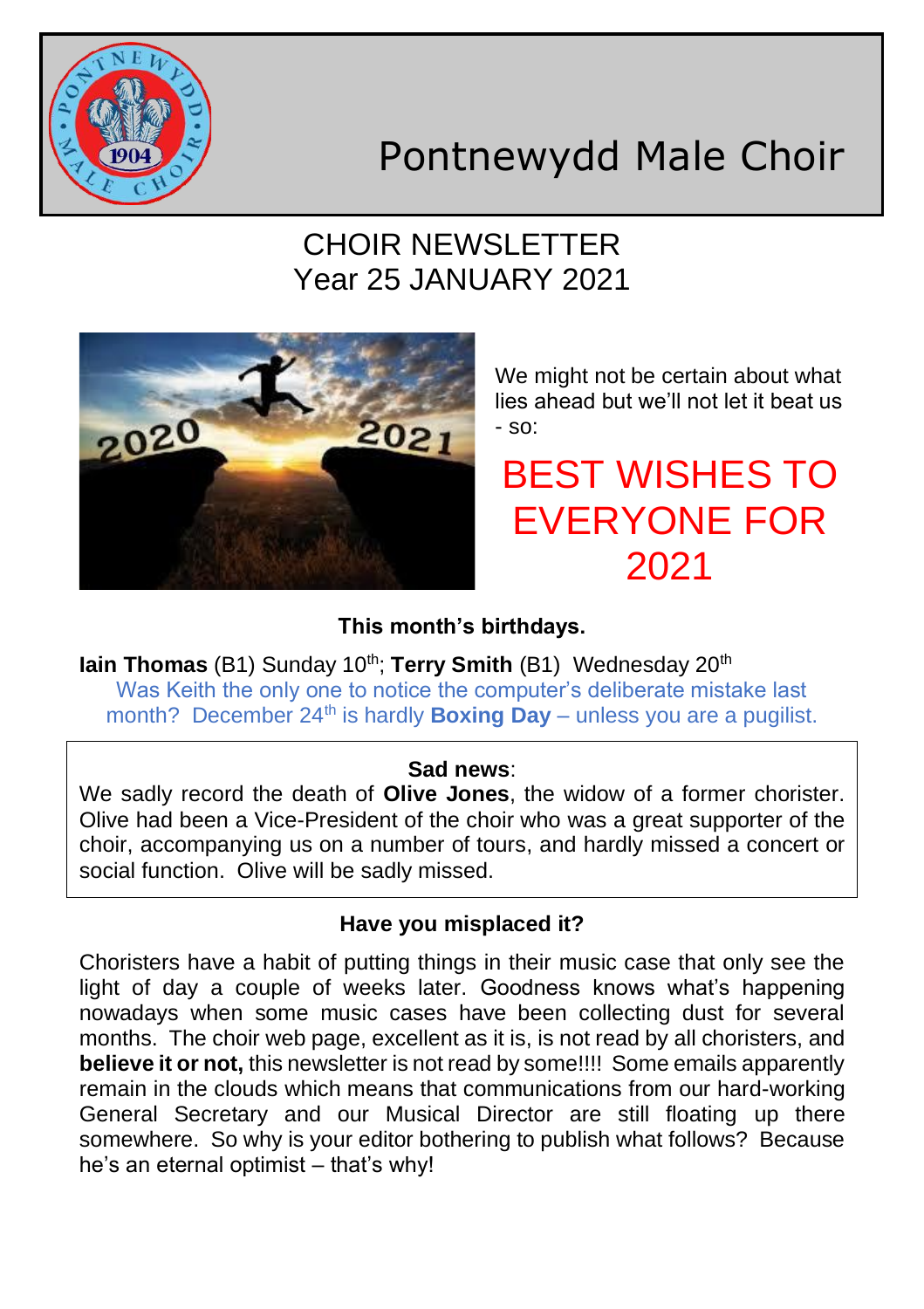The super-efficient choristers who are able to print things will realise that they can print just page 2 of this newsletter and put another sheet in their music case.

Practice zoom sessions resume on **5 th January** – here are the schedule details for this month:

| Date             | Day     | Section                | Time          | Repertoire            |
|------------------|---------|------------------------|---------------|-----------------------|
| 5 <sup>th</sup>  | Tuesday | <b>Baritones</b>       | $7:30 - 8:00$ | When you believe,     |
|                  |         |                        |               | Anfonaf Angel.        |
| 5 <sup>th</sup>  | Tuesday | <b>Basses</b>          | $8:15 - 8:45$ | When you believe,     |
|                  |         |                        |               | Anfonaf Angel.        |
| 8 <sup>th</sup>  | Friday  | 1 <sup>st</sup> Tenors | $7:30 - 8:00$ | When you believe,     |
|                  |         |                        |               | Anfonaf Angel.        |
| 8 <sup>th</sup>  | Friday  | 2 <sup>nd</sup> Tenors | $8:15 - 8:45$ | When you believe,     |
|                  |         |                        |               | Anfonaf Angel.        |
| $12^{th}$        | Tuesday | 1 <sup>st</sup> Tenors | $7:30 - 8:00$ | O Gymru, Let me go.   |
| $12^{th}$        | Tuesday | 2 <sup>nd</sup> Tenors | $8:15 - 8:45$ | O Gymru, Let me go.   |
| 15 <sup>th</sup> | Friday  | <b>Baritones</b>       | $7:30 - 8:00$ | O Gymru, Let me go.   |
| 15 <sup>th</sup> | Friday  | <b>Basses</b>          | $8:15 - 8:45$ | O Gymru, Let me go.   |
| 19 <sup>th</sup> | Tuesday | <b>Baritones</b>       | $7:30 - 8:00$ | Make your own kind of |
|                  |         |                        |               | music. O Happy Day.   |
| 19 <sup>th</sup> | Tuesday | <b>Basses</b>          | $8:15 - 8:45$ | Make your own kind of |
|                  |         |                        |               | music. O Happy Day.   |
| 22 <sup>nd</sup> | Friday  | $1st$ Tenors           | $7:30 - 8:00$ | Make your own kind of |
|                  |         |                        |               | music. O Happy Day.   |
| 22 <sup>nd</sup> | Friday  | 2 <sup>nd</sup> Tenors | $8:15 - 8:45$ | Make your own kind of |
|                  |         |                        |               | music. O Happy Day.   |
| 26 <sup>th</sup> | Tuesday | $1st$ Tenors           | $7:30 - 8:00$ | Fly me to the moon,   |
|                  |         |                        |               | The Rose.             |
| 26 <sup>th</sup> | Tuesday | 2 <sup>nd</sup> Tenors | $8:15 - 8:45$ | Fly me to the moon,   |
|                  |         |                        |               | The Rose.             |
| 29 <sup>th</sup> | Friday  | <b>Baritones</b>       | $7:30 - 8:00$ | Fly me to the moon,   |
|                  |         |                        |               | The Rose.             |
| 29 <sup>th</sup> | Friday  | <b>Basses</b>          | $8:15 - 8:45$ | Fly me to the moon,   |
|                  |         |                        |               | The Rose.             |

Wednesday night zoom sessions have continued through the Christmas period and we even had a visit from Santa. Thanks to our web master the proof is on the next page. Apparently seasonal growths on the head disappear a few days after Christmas.